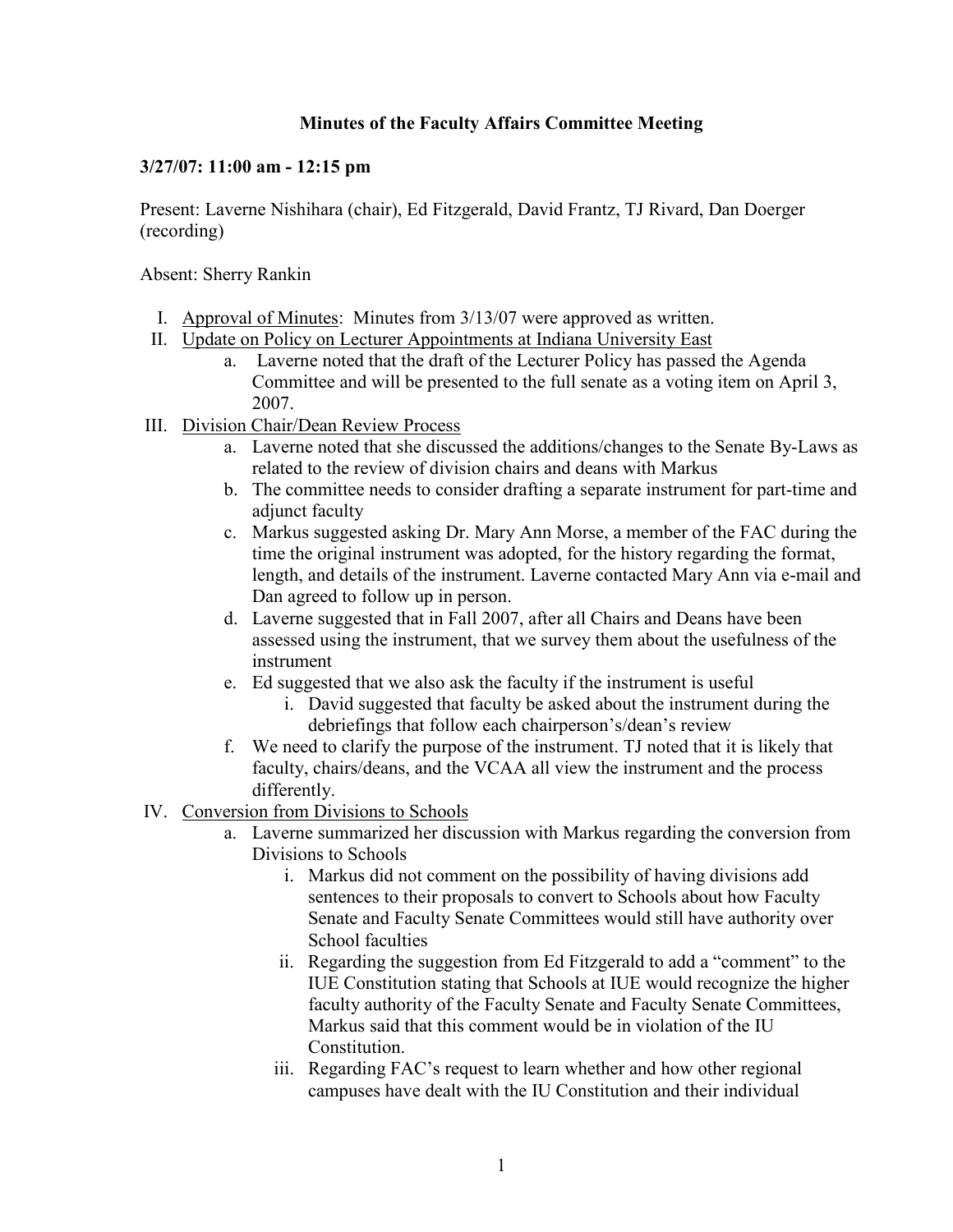campuses' Constitutions when they converted to Schools and/or Colleges, Markus suggested Laverne ask Larry Richards to request this information from his counterparts at other campuses. (Larry Richards agreed to do this 3-19-07.)

- iv. Laverne's conclusion: because it seems unlikely that IU East can credibly "get around" the IU and IUE Constitutions in connection w/faculty authority issues, it seems wise to start advocating a conversion to Colleges. We should think about Colleges and having divisions add statements about faculty authority to their proposals
- b. Laverne reviewed the e-mails sent from other campuses regarding the following
	- i. The revision of by-laws and constitutions as related to a change from Divisions to Schools/Colleges
	- ii. The differences between Schools and Colleges
	- iii. Suggestions for IUE as we move forward in this area
	- iv. KOKOMO
		- 1. They did not alter governance procedures although they did rename their Curriculum Committee the Educational Policies **Committee**
		- They never considered colleges versus schools.
		- 1.3.Stuart Green's recollection is that schools require 12 resident faculty members, including academic administrators
	- v. SOUTHEAST
		- 1. They interpreted the change from "division" to "school" as a change in name only and decided to move ahead with it primarily for reasons of image/public relations
		- 2. Their faculty governance structure did not change after the name changes
		- 3. They continue to have a campus wide academic policies committee that is a faculty senate committee; some of the schools have their own curriculum committees (others review curriculum issues as a faculty of the whole). Anything deemed "major" is voted on at the campus level.
		- 4. They did discuss using "college" but were led to believe that term was reserved for "the college" at IUB. They later learned that was not necessarily so.
	- vi. NORTHWEST
		- 1. Northwest followed this procedure when implementing a NEW college: the Chancellor had discussions with the President, which answered larger questions as they arose and provided some basic guidelines
		- 2. Five consultants in Health and Human Services from schools with solid reputations and fairly comparable programs reviewed material about existent programs and structures and constructed a written report, and the five of them completed a one-day site visit with a follow-up report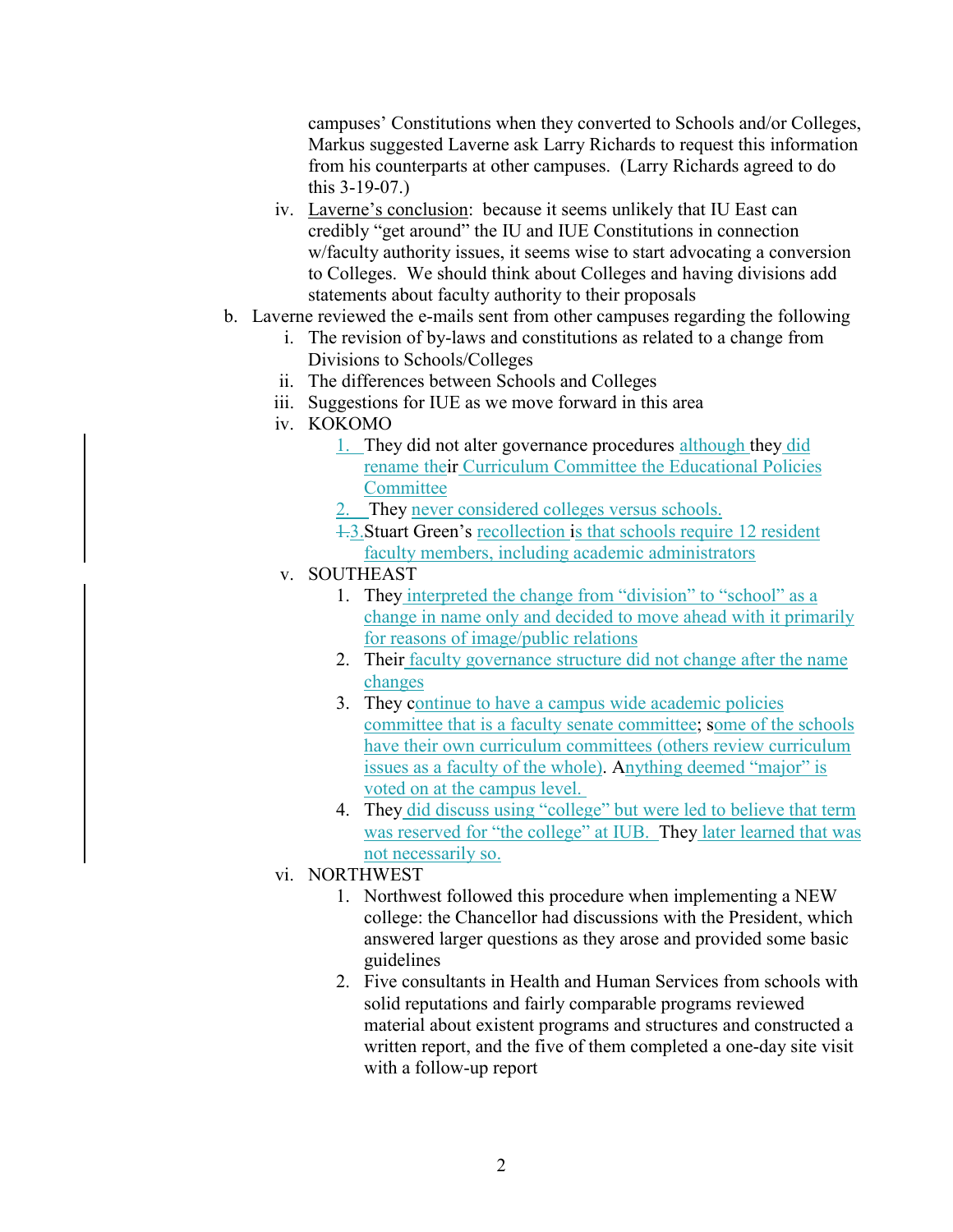- 3. The Chancellor formed a large task force to address the formation of the school, the group met in a retreat, a smaller group constructed a preliminary proposal, and the revised version of that proposal became the one that the Chancellor presented to the President.
- 4. As the structure is not in place yet, faculty governance changes have not yet occurred. The first change will be the manner in which individuals are elected to the Executive Committee
- 5. Regarding "colleges vs. schools" the issue was more one of the President initially saying that there would only be one college on this campus (A&S) and preliminary concerns that this meant that they would have to have schools within a school. Such a structure meant problems in terms of current administrative roles, accreditation requirements within some of the divisions, and so on.
- 6. IU Northwest has a campus-wide Curriculum Committee. The Schools of Nursing & Allied Health, Education and Business & Economics have curriculum committees at the school level. Documents that come out of these committees move on to the campus committee. The College of Arts & Sciences (COAS) has departmental-level committees, and a college-wide committee. Documents flow from the departmental committees to the COAS committee, and then onto the campus-wide committee.
- 7. IU NW refrained from using the term "College" for two reasons: to be sure not to go against any IU rules, and to avoid any conflict with Arts & Sciences faculty who felt that their college would be split into schools to make room for HHS to become the only college on campus. Since then, Chancellor Bergland was able to get the OK from President Herbert to designate the new unit as a college.
- c. Laverne noted that overall there do not seem to be major concerns with the Constitutions/By-Laws
- d. Ed mentioned that there are already safeguards built into our Constitution for curricular changes affecting more than one division/school
- e. Laverne noted that the term "school" in the IU Constitution is different than the meaning of "school" as used on the regional campuses. This difference needs to be acknowledged and appropriately dealt with to avoid any confusion
- V. Approval of Changes for Academic Handbook
	- a. The committee officially reviewed and confirmed the changes to the Academic Handbook as presented in Faculty Senate
		- i. The Workload Committee was officially dissolved
- VI. Next meeting
	- i. Tuesday April 10, 2007, 11:00 am- 12:15 pm. Campus Life Offices.
	- ii. Laverne will create different proposals for moving forward on the conversion issue and disseminate those to committee members